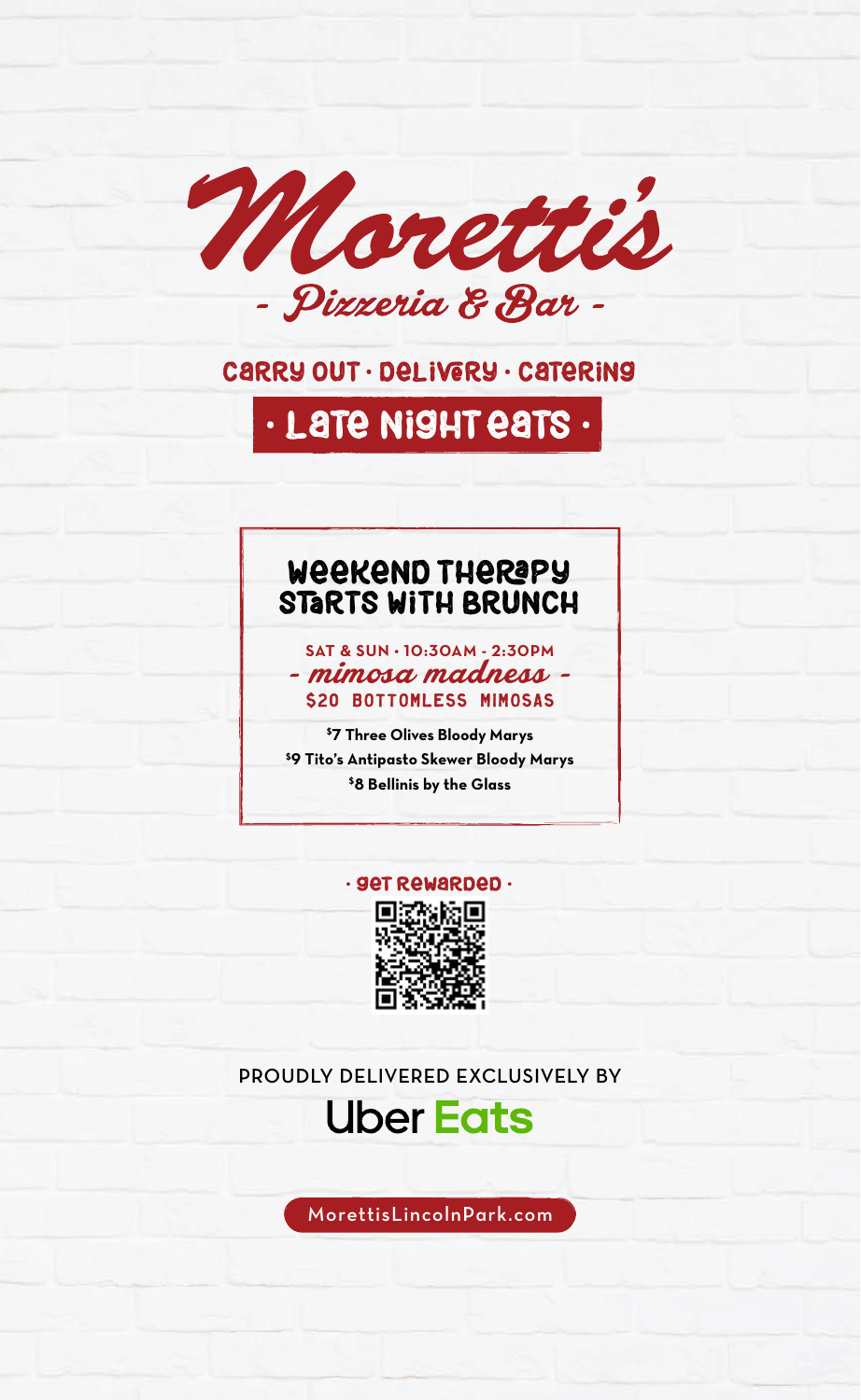## appet izerS

#### BAKED STUFFED JALAPENOS

Fresh halved jalapeno peppers stuffed with spicy cream cheese, bacon, cheddar, tomatoes, cilantro, drizzled with jalapeno crema. 12

#### CHIPS AND DIP

Salsa and poblano queso dip. 15

#### BUTCHER SHOP MEATBALLS

Homemade meatballs, baked in marinara, topped with stracciatella cheese, served with garlic bread. 13

#### LOADED CHEESE FRIES

Crisp bacon, scallions, cheddar cheese sauce and jalapeno cilantro crema. 12 **ADD JALAPENOS** 1

#### CRAZY BREADSTICKS

Homemade breadsticks brushed with garlic butter, topped with melted Italian cheeses and pepperoni. Served with marinara and garlic butter dipping sauces. 13

#### HOMEMADE FRIED MOZZARELLA

Served with marinara sauce. 12

#### FRESH BUFFALO WINGS OR BONELESS WINGS

Mild, Hot, Tropical Habanero, Garlic Parmesan, Memphis Dry Rub or Plain. Served with carrot and celery sticks. Choice of bleu cheese or ranch for dipping. 14

#### GOLDEN FINGERS

Served with honey mustard and BBQ sauce. 13

### COCONUT ONION RINGS

ith sweet chili and ranch dipping sauces. 12

BAM-BAM SHRIMP Crispy shrimp tossed in spicy aioli served over kickin' slaw with scallions. 14

#### CRISPY FRIED CALAMARI, FRIED SHRIMP OR COMBO

Served with marinara and spicy chipotle aioli. 14

#### GRILLED CALAMARI Marinated and char-grilled, with arugula, bruschetta tomato and balsamic vinaigrette. 14

CRISPY BRUSSELS SPROUTS Crispy brussels sprouts topped with Sriracha mayo, lime, cashews, mint, cilantro and fresh basil. 12

SPINACH AND ARTICHOKE DIP Topped with bruschetta tomatoes, served with toasted pita chips. 13

#### **BRUSCHETTA**

Fresh-toasted country bread with vine-ripe tomatoes, garlic, basil, virgin olive oil and fresh mozzarella. 10

#### PULLED PORK NACHOS

Crisp tortilla chips, spicy carnitas, refried beans, poblano cheese sauce, shredded lettuce, diced tomatoes, jalapeno crema, fresh cilantro, diced avocado and sliced fresh jalapeno peppers. 14

## SaladS **Comes with fries, chips or kickin' slaw. CHEESE FRIES ADD 1**

#### BURRATA AND HEIRLOOM TOMATO SALAD

Arugula, heirloom cherry tomatoes, Italian olives, red onion, avocado and fresh basil tossed in extra virgin olive oil, lemon and pesto with burrata cheese drizzled with balsamic glaze. Served with toasted crostinis. 16

#### CLASSIC CAESAR

Romaine, chopped eggs, brioche croutons, heirloom tomatoes and Parmesan cheese. 12

#### CHOPPED SALAD

Chopped lettuce, diced tomato, cucumber, green onion, feta cheese, antipasto olives, avocado tossed with buttermilk ranch. 13

#### BBQ RANCH CHICKEN SALAD

Crisp romaine, avocado, roasted corn, black beans, tortilla strips, cucumber, grilled chicken tossed with BBQ and ranch dressing, topped with cilantro and crisp onion straws. 16

#### SESAME SOY GINGER SALAD

Mixed greens, red cabbage, almonds, red peppers, carrot sticks, Mandarin oranges, crispy wontons and sesame soy dressing. 13

**ADD CHICKEN** 3 **• ADD SHRIMP** 5 (Grilled, blackened or fried)

## sandwiches

Choice of fries, chips or kickin' slaw • **CHEESE FRIES** ADD 1 • Romaine lettuce bun available **GLUTEN FREE BUN** ADD 2 • **AVOCADO, BACON OR EGG** ADD 2 • **JALAPENOS** ADD 1 **ADD A DINNER SALAD OR SIDE CAESAR** 3.50

#### \*THE CLASSIC CHEESEBURGER

Seasoned and seared to perfection with lettuce and tomato. Choice of American, Tillamook Cheddar, Havarti, Pepper Jack or Provolone cheese. 14

#### \*THE TOTAL PACKAGE

Topped with thick cut bacon, a fried egg, American cheese, chipotle aioli, a coconut onion ring and sliced avocado on a brioche bun. 15

#### IMPOSSIBLE VEGAN CHEESEBURGER

Plant-based meat and cheddar cheese, avocado, sliced tomatoes on a lettuce bun. Served with no side. 15

#### JESSICA'S CHICKEN AVOCADO AND BACON SANDWICH

Grilled topped with provolone cheese and herb aioli. *Also available as a wrap.* 15

#### BUTTERMILK FRIED CHICKEN SANDWICH American cheese, sliced pickles, shredded lettuce

and chipotle aioli. 15

CHICAGO STYLE ITALIAN BEEF

Roasted daily, hand sliced on toasted garlic bread with sweet peppers or hot giardiniera. 13 **ADD PROVOLONE OR CHEDDAR CHEESE SAUCE** 1.50

BUTCHER SHOP MEATBALL SANDWICH Homemade meatballs, melted provolone cheese and marinara, served on toasted garlic bread. 13

PULLED PORK SLIDERS Served with our kickin' slaw on a brioche bun. 13

\*FILET MIGNON SANDWICHES (3) Charbroiled sliced filet medallions on homemade mini buns with horseradish cream sauce. 16 **ADD CHEESE** 1.50

ITALIAN BEEF BOWL Italian beef, sweet peppers or hot giardiniera, melted provolone and au jus. Served with no side. 13

MONTEREY RANCH CHICKEN WRAP Crispy ranch chicken fingers, shredded lettuce, Roma tomatoes, avocado, sliced cucumbers, ranch dressing and pepper Jack cheese. 14

ADD A DINNER SALAD OR SIDE **ADD A DINNER SALAD OR SIDE CAESAR** 3.50

SPAGHETTI AND BUTCHER SHOP MEATBALLS Served with marinara sauce and garlic bread. 16

HOMEMADE SHORT RIB RAVIOLI Choice of marinara or vodka sauce, topped with basil and Asiago cheese. Served with garlic bread. 20

CHICKEN ALFREDO

Fettuccine tossed in Alfredo cream sauce with grilled or blackened chicken, served with garlic bread. 19

FAN FAVORITE!

Contains or may contain raw or undercooked ingredients. Consuming raw or undercooked meats, poultry, seafood, shellfish or eggs may increase your risk of foodborne illness.<br>All info subject to change without notice © 3/15/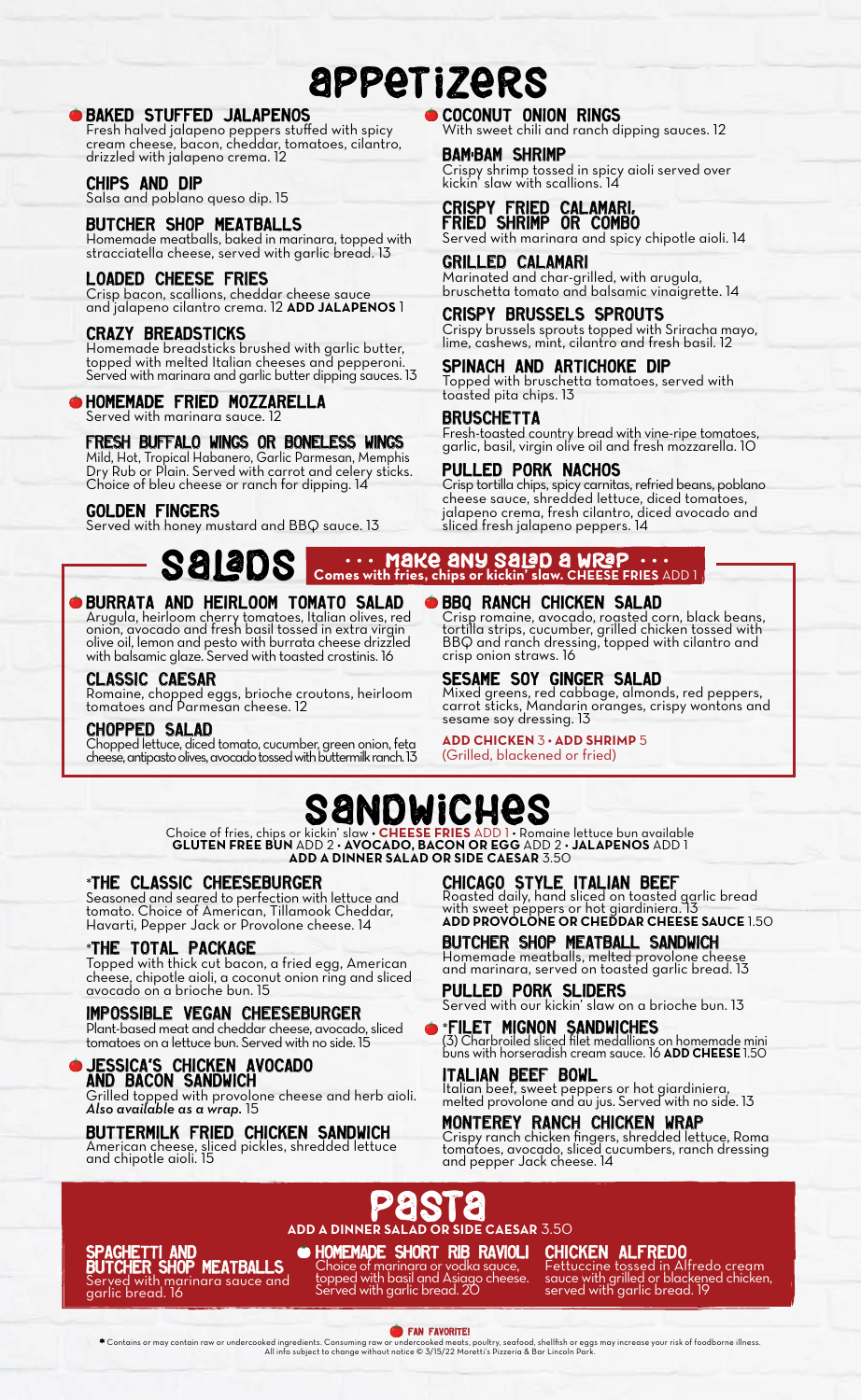## MORETTI'S CHICAGO STYLE PIZZA

| <b>Caesar</b><br><b>Chopped Salad</b><br><b>Italian Cobb</b> |                                                         | MEDIUM (2-3PP)<br>10.99<br>11.99<br>12.99 |                      | ENJOY A FAMILY STYLE SALAD WITH YOUR PIZZA<br>FAMILY (4-5PP)<br>14.99<br>15.99<br>16.99 |                                     |                      |                                                         | ADD A DIPPER 1.50<br>OR A DIPPING FLIGHT 4<br>Marinara • Ranch<br><b>Garlic Butter</b> |              |                      |                                                                         |  |
|--------------------------------------------------------------|---------------------------------------------------------|-------------------------------------------|----------------------|-----------------------------------------------------------------------------------------|-------------------------------------|----------------------|---------------------------------------------------------|----------------------------------------------------------------------------------------|--------------|----------------------|-------------------------------------------------------------------------|--|
| 10"<br>13.00<br>2.00                                         | <b>THIN CRUST</b><br>$12 \overline{ }$<br>16.00<br>2.25 | 14"<br>19.00<br>2.50                      | 16"<br>22.00<br>3.15 | Cheese<br>Each Topping                                                                  | <b>DEEP</b><br>10"<br>16.00<br>2.25 | 12"<br>19.00<br>2.55 | <b>DISH CRISPY CHEESE CRUST</b><br>14"<br>23.00<br>2.95 | Cheese                                                                                 | Each Topping | 10"<br>15.OO<br>2.00 | <b>GLUTEN FREE PIZZA</b><br>THIN CRUST<br>Cheese<br><b>Each Topping</b> |  |

TOPPINGS Sausage • Pepperoni • Bacon • Italian Beef • Pulled Pork • Hot Giardiniera • Ricotta Cheese Mushrooms • Spinach • Onions • Green Pepper • Black Olives • Sliced Tomato • Garlic • Anchovies Roasted Chicken • Feta Cheese • Goat Cheese • Roasted Red Peppers • Artichoke Hearts • Roasted Garlic Pineapple • Fresh Jalapenos • Plant-Based Pepperoni • Plant-Based Mozzarella

## Specialty Pizzas **MAKE ANY SPECIALTY PIZZA A DEEP DISH** ADD 4

#### HOUSE FAVORITE

Italian sausage, green pepper, pepperoni and onion. **15•19•24•28**

#### THE FEISTY REDHEAD

Tomato vodka sauce, sausage, fresh spinach, fresh mozzarella and roasted red peppers. **15•18•21•26**

#### THE ORIGINAL STUFFED JALAPENO PIZZA

Fresh halved jalapeno peppers stuffed with spicy cilantro cream cheese and bacon on top of cheddar cheese, sausage, tomatoes and cilantro. Drizzled with Sriracha aioli and cilantro jalapeno crema. **15•19•24•28**

#### YOU'RE BACON ME HANGRY

Alfredo sauce base, thick cut bacon, roasted chicken, tomatoes, red onions, mozzarella and cheddar cheese, avocado, drizzled with ranch dressing. **15•19•24•28**

#### MAC N CHEESE Seen live on:

Creamy Alfredo sauce, cavatappi pasta, Parmesan and cheddar cheeses baked on a garlic butter crust. **15•19•24•28**

#### MAXED OUT MAC 'N' CHEESE

Creamy Alfredo sauce, cavatappi pasta, Parmesan and cheddar cheeses, bacon, sliced jalapenos, baked on a garlic butter crust and drizzled with BBQ sauce. **15•19•24•28**

#### BUFFALO CHICKEN

Buffalo chicken, bleu cheese base, drizzled with ranch dressing. **15•19•24•28**

#### **MORETTI'S BBQ**

Pepperoni, bacon, sausage, onions and our famous BBQ sauce. **15•19•24•28**

#### THE MEAT LOVERS PIZZA

Sausage, pepperoni, thick cut bacon, giardiniera, tomato sauce. **15•19•24•28**

#### THE CHICAGO CLASSIC DEEP DISH

Our crispy cheese crust with extra sausage, extra cheese and our vine-ripened tomato sauce! **19•24•29**

# WEEKEND THERAPY DESSERTS

**SAT & SUN • 10:30AM - 2:30PM**

- mimosa madness - \$20 BOTTOMLESS MIMOSAS

**\$ 7 Three Olives Bloody Marys \$ 9 Tito's Antipasto Skewers Bloody Marys**

**\$ 8 Bellinis by the Glass** CHECK OUTOUR BRUNCH MENU >



#### THE OLD SCHOOL ITALIAN PIZZA

Our homemade red sauce, spicy Italian sausage, sweet peppers, Italian beef, giardiniera and mozzarella. Garnished with oregano and Romano cheeses, served with Italian au jus for dipping. **15•19•24•28**

#### FOUR CHEESE MUSHROOM ROASTED GARLIC WHITE PIZZA

Alfredo sauce, asiago, mozzarella, ricotta, goat cheese, mushrooms, roasted garlic, oregano and black pepper. **15•18•21•26**

#### THE PEPPERONI AND HOT HONEY PIZZA

Pesto base covered with mozzarella and crisp pepperoni drizzled with chile infused hot honey. **15•19•24•28**

#### THE SPICY HAWAIIAN

Pineapples, pulled BBQ pork and fresh sliced jalapeno peppers. **15•19•24•28**

#### TUSCAN VEGGIE

Spinach, mushrooms, vine-ripe tomatoes, asparagus, Tuscan seasoning and mozzarella cheese. **15•18•21•26**

#### PESTO LOVE

Pesto, heirloom tomatoes, fresh mozzarella, goat cheese, topped with arugula and shaved Pecorino cheese. **15•19•24•28**

#### FIG N PIG

Fig preserves, provolone, mozzarella, prosciutto, bacon, arugula, shaved Parmesan, drizzled with honey. **15•19•24•28**

#### MARGHERITA

Burrata, fresh basil, Roma tomatoes, extra virgin olive oil. **15•18•21•26**

#### VEGAN - LICIOUS

Olive oil base with spinach, mushrooms, vine-ripe tomatoes, asparagus, Tuscan seasoning and plant-based mozzarella cheese served on our 10" vegan thin crust. **16**

#### THE VEGAN SUPREME

Tomato sauce, spinach, mushrooms, heirloom tomatoes and plant-based pepperoni served on our 10" vegan thin crust. **17**

#### WARM APPLE TART WITH HOMER'S VANILLA ICE CREAM 8

THE COOKIE MONSTER

Chocolate chip cookie skillet mounded with Homer's vanilla ice cream and loaded with Reese's peanut butter cups, M&M'S, chopped nuts, drizzled with caramel and chocolate. Whipped cream and a cherry on top. 10

FOUR LAYER CHOCOLATE FUDGE CAKE 7

### CANNOLI DIP

Cannoli cream served with broken cannoli shells for dipping. 7